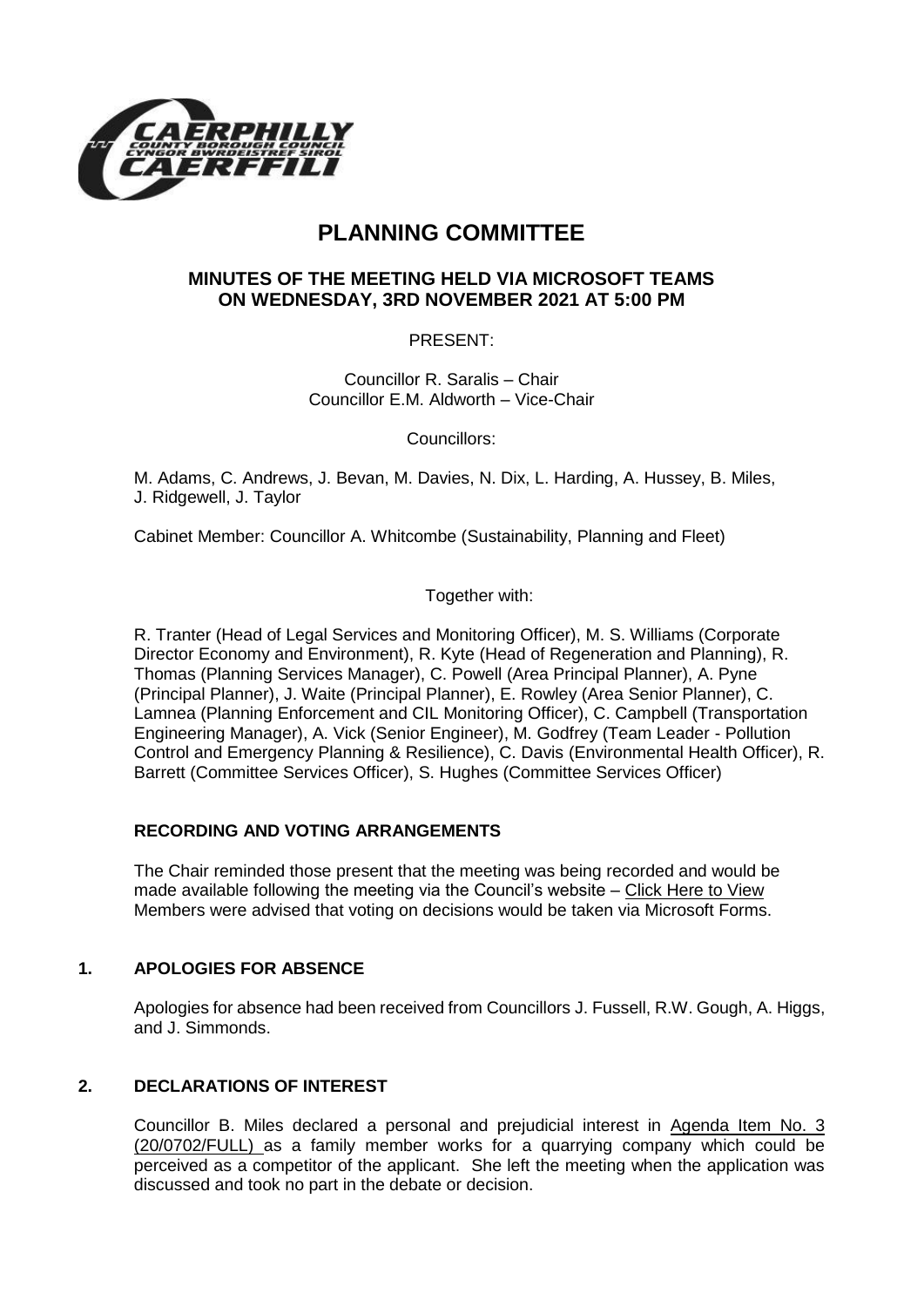Councillor M. Adams declared a personal and prejudicial interest in Agenda Item No. 4 (21/0585/RM) as he lives in close proximity to the application site and could therefore be perceived as being directly impacted by it. He left the meeting when the application was discussed and took no part in the debate or decision.

Councillor J. Ridgewell declared a personal and prejudicial interest in Agenda Item No. 4 (21/0585/RM) as the Applicant's Agent is known to him in that they are both representative on the Fields in Trust Board and have previously worked together. He left the meeting when the application was discussed and took no part in the debate or decision.

During the course of debate on Agenda Item No. 4 (21/0585/RM) and prior to the vote being taken, Councillor N. Dix declared a personal and prejudicial interest as he is employed by the applicant company, and he took no part in the voting or decision.

## **3. APPLICATION NO. 20/0702/FULL - GELLIARGWELLT UCHAF FARM, GELLIGAER ROAD, GELLIGAER, HENGOED, CF82 8FY**

Councillor B. Miles declared a personal and prejudicial interest as a family member works for a quarrying company which could be perceived as a competitor of the applicant. She left the meeting when the application was discussed and took no part in the debate or decision.

The Planning Case Officer presented the application, with it confirmed in the accompanying report that the recommendation in respect of the proposal had taken full account of, and was in conformity with, both Future Wales and Planning Policy Wales Edition 11.

It was noted that Welsh Government had issued a Section 77 Call-In Request for the application under the Town and Country Planning Act 1990.

Mr P. Williams and Councillor C. Bezzina spoke on behalf of local residents in objection to the application and Mr M. Roberts (the applicant's agent) spoke in support of the application.

Following consideration of the application it was moved and seconded that the application be deferred for a further report to a future meeting with draft reasons for refusal based on the unacceptable impact on the amenity and wellbeing of local communities as a result of the significant expansion of quarrying operations and extension to the period of quarrying operations at the site, as well as the proximity and cumulative impacts of quarrying (especially in terms of noise, dust and air quality). By way of Microsoft Forms (and in noting there were 9 for, 0 against and 1 abstention) this was agreed by the majority present.

RESOLVED that the application be deferred for a further report to a future meeting with draft reasons for refusal based on the unacceptable impact on the amenity and wellbeing of local communities as a result of the significant expansion of quarrying operations and extension to the period of quarrying operations at the site, as well as the proximity and cumulative impacts of quarrying (especially in terms of noise, dust and air quality).

### **4. APPLICATION NO. 21/0585/RM - LAND AT FORMER PONTLLANFRAITH HOUSE, BLACKWOOD ROAD, PONTLLANFRAITH**

Councillor M. Adams declared a personal and prejudicial interest as he lives in close proximity to the application site and could therefore be perceived as being directly impacted